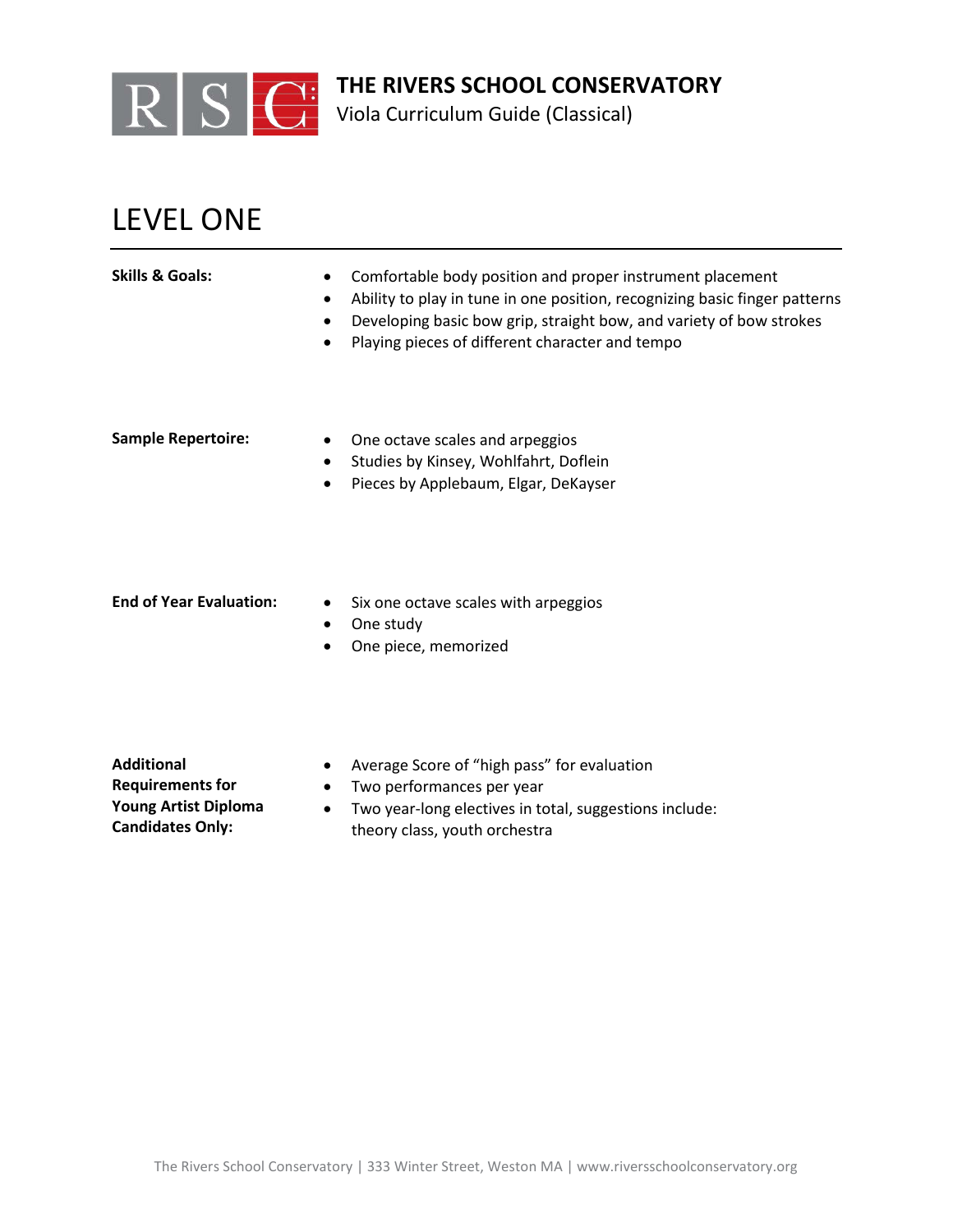

Viola Curriculum Guide (Classical)

## LEVEL TWO

| <b>Skills &amp; Goals:</b>     | Secure and flexible body position (standing and sitting)<br>Mastering positions 1 through 3 and proper shifting<br>Vibrato on long notes, simple double stops and chords<br>٠<br>Consistent bow grip, comfortable string crossing and bow distribution<br>٠<br>Variety of phrasing and dynamics<br>$\bullet$ |
|--------------------------------|--------------------------------------------------------------------------------------------------------------------------------------------------------------------------------------------------------------------------------------------------------------------------------------------------------------|
| <b>Sample Repertoire:</b>      | Two octave scales and arpeggios<br>$\bullet$<br>Studies by Sitt, Kayser, Hoffmann<br>٠<br>Pieces by Fiocco, Sitt, Vivaldi, Telemann<br>$\bullet$                                                                                                                                                             |
| <b>End of Year Evaluation:</b> | Six two octave scales and arpeggios<br>$\bullet$<br>One study                                                                                                                                                                                                                                                |

• Two contrasting pieces, one of which needs to be memorized

**Additional Requirements for Young Artist Diploma Candidates Only:**

- Average score of "high pass" for evaluation
- Three performances per year
- Three year-long electives in total, suggestions include: Theory Class, Chamber Music, Youth Orchestra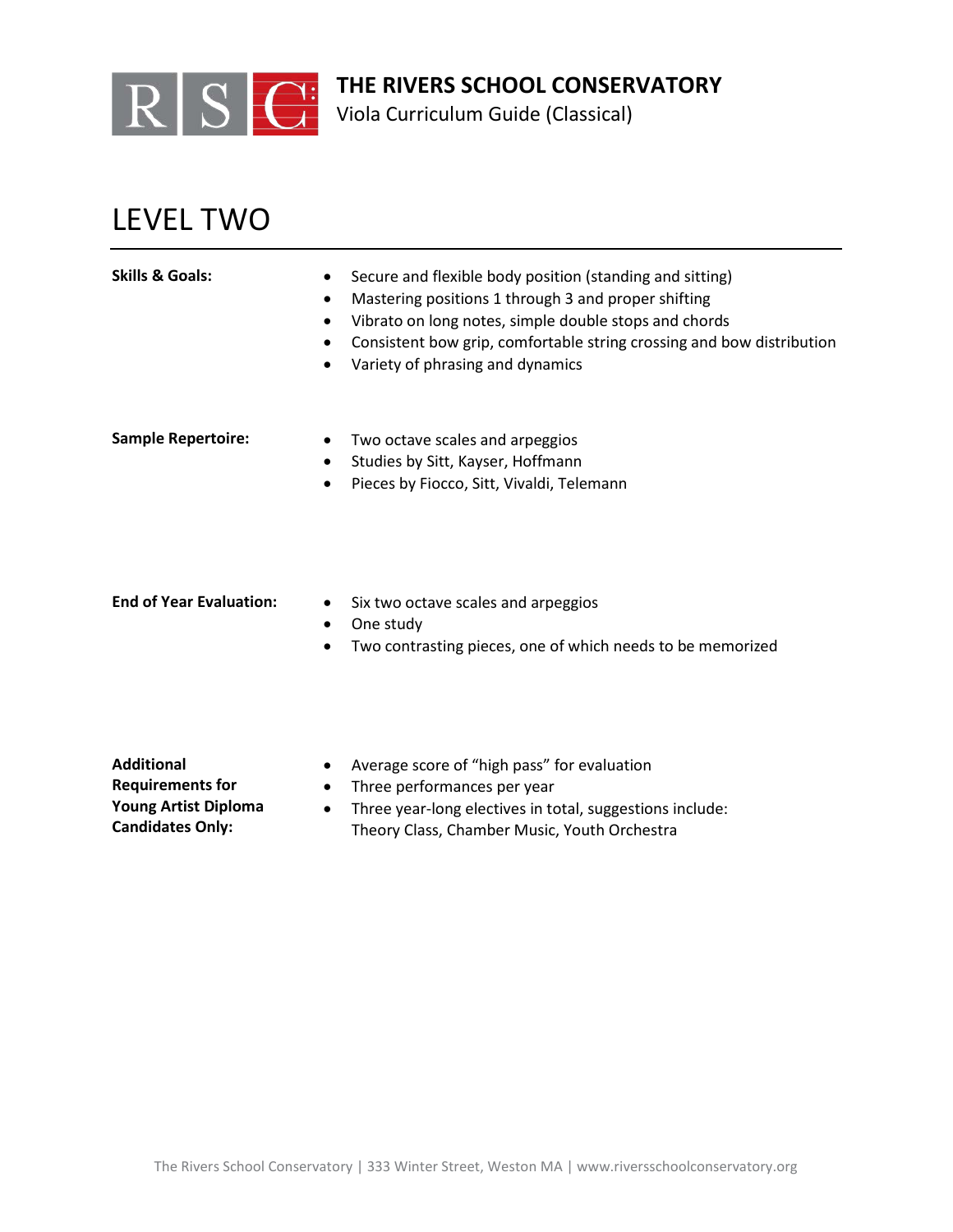

Viola Curriculum Guide (Classical)

## LEVEL THREE

| <b>Skills &amp; Goals:</b>     | Balanced body position, ability to recognize and avoid tension<br>Ability to shift to higher positions<br>Consistent vibrato, comfortable double stops and chords<br>Variety of bowings, including off the string<br>Playing with more expression and making more stylistic choices<br>$\bullet$ |
|--------------------------------|--------------------------------------------------------------------------------------------------------------------------------------------------------------------------------------------------------------------------------------------------------------------------------------------------|
| <b>Sample Repertoire:</b>      | Three octave scales and arpeggios<br>$\bullet$<br>Studies by Bruni, Dont, Mazas, Trott<br>$\bullet$<br>Pieces by Bach, Bruch, Hindemith, Bach Cello Suites<br>$\bullet$<br>Concertos by Zelter, Hoffmeister, Vanhal                                                                              |
| <b>End of Year Evaluation:</b> | Six three octave scales and arpeggios<br>$\bullet$<br>One study<br>$\bullet$<br>Two contrasting pieces, one of which should be memorized                                                                                                                                                         |

**Additional Requirements for Young Artist Diploma Candidates Only:**

- Average score of "high pass" for evaluation
- Three performances per year
- Three year-long electives in total, suggestions include: Theory Class, Chamber Music, Youth Orchestra